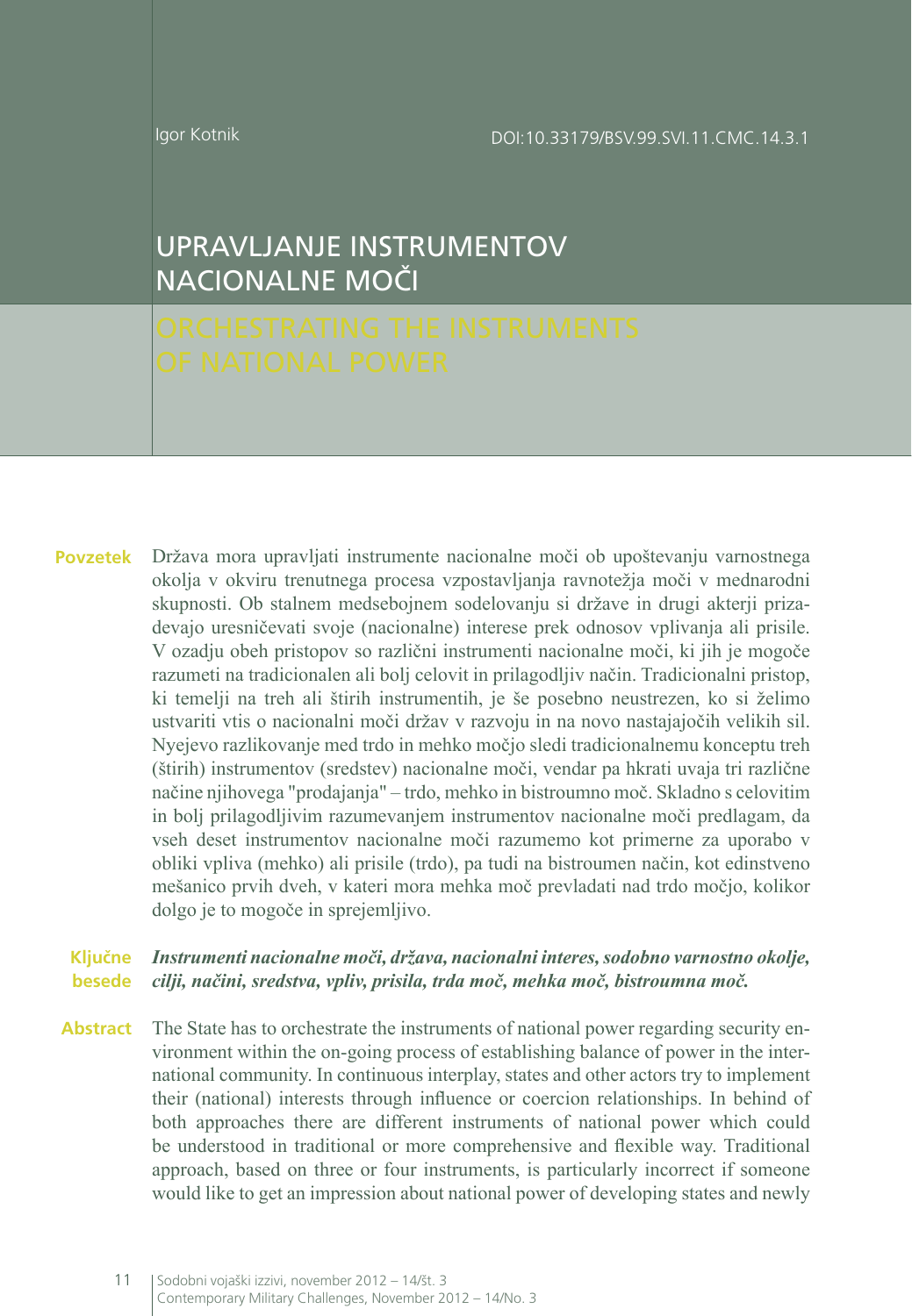emerging powers. Nye`s differentiation between hard and soft power in fact follows traditional concept of three (four) instruments (*means*) of national power, but at the same time he is introducing three different *ways* of "selling" – hard, soft and smart. According to comprehensive and more flexible understanding of the instruments of national power I suggest that all ten instruments of national power are suitable to be projected in influential (soft) or coercive (hard) way and also in a smart way, as a unique mixture of the first two, in which soft power should prevail over hard power as long as possible and acceptable.

#### *Instruments of national power, the "State", national interest, contemporary security environment, ends, ways, means, influence, coercion, hard power, soft power, smart power.*  **Key words**

The process of globalization in all its forms has made the world more interconnected and interdependent, but still it is not common and unique in all its dimensions, including that of security. **Preface**

> Regarding security environment it is necessary to differentiate between diverse security settings, but there is an immense need to shift from previous distinction of "national" and "international" to the distinction of "non-national us" as a broader and at the same time more blurred social categories of networks, partnerships and alliances and "others" still out of them. First, one needs to be aware of what is happening regarding our strengths and weaknesses in the internal environment, influencing our ability to deal with not just security risks and threats, but also opportunities in our external environment in a timely and effective manner.

> In security sector, we should be wise enough not to concentrate just on risks and threats but also to understand the great potential of opportunities. Only by following this kind of mindset it is possible to completely understand the importance of dilemma how states should best orchestrate the instruments of national power to provide for their long-term security and influence whilst protecting the common interests and advancing the shared values.

### **1 UNDERSTANDING THE TOPIC**

To better understand the aforementioned topic and dilemma, it could be divided and analysed through distinguishing between desired ends of the subject and ways and means to achieve these ends. The question is about states which are very different, so it is wise to narrow our focus to the very concept of a state. Thus the subject is "the State". Providing long-term security of "the State" is one of its main objectives or main ends.<sup>1</sup> This can also be regarded as one of the most important national interests. To achieve its objectives, "the State" has in its possession the instruments or means of national power.<sup>2</sup> When thinking about best orchestrating these state's instruments

*<sup>1</sup> It is not just about defence but about security. This is far wider concept within which it is preferable not just to think about addressing potential or actual threats but also about exploiting possible opportunities.*

*<sup>2</sup> Power is the ability to influence the behaviour of others to get outcomes one wants. (Nye, 2004, p. 2)*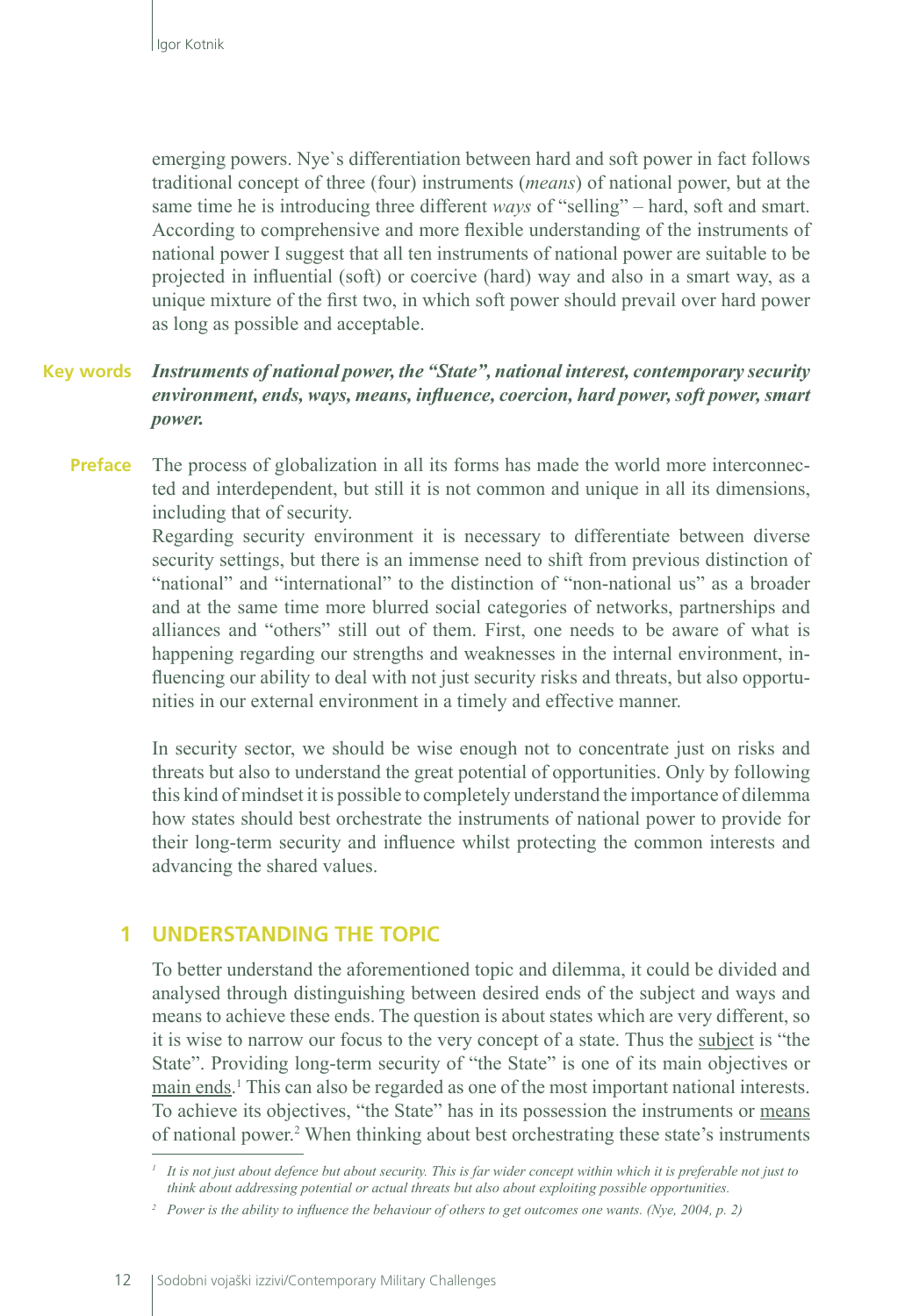it is about ways. The dilemma also points out a concept of influence which at the first glance seems to be one of the ends, but in fact it is just one of the possible ways towards the desired ends. Everything else in the dilemma is about wider environment and two side ends - protecting the common<sup>3</sup> interests and advancing the shared values<sup>4</sup> supporting dilemma's main end.

In the process of dividing and analyzing this multi-layer strategic dilemma and as an attempt to conceptualize this complex issue, I designed scheme 1, within which I tried to summarize my perceptions and conclusions.



States are still main actors in the international relations and reports of its end have been greatly exaggerated. (Dictionary of International Relations, 1998, p. 512-513) They could be hardly perceived as a uniform category. Besides it seems that in last decades it has become even less uniform as it had been in the past. We face a phenomenon of increasing; let us borrow this term from the ecology, "states' biodiversity". To avoid dealing too much with particularities of different states, I decided "the State", as a neutral concept, is in the centre of our attention. Particularly because there

*<sup>3</sup> When the term "common interests" is used, it refers wider and above, not just national interests.*

*<sup>4</sup> At this point, it is appropriate to think about a difference between interests and values. Indirectly, the difference between both, interests and values, is implied in the wording "common interests" and "shared values".*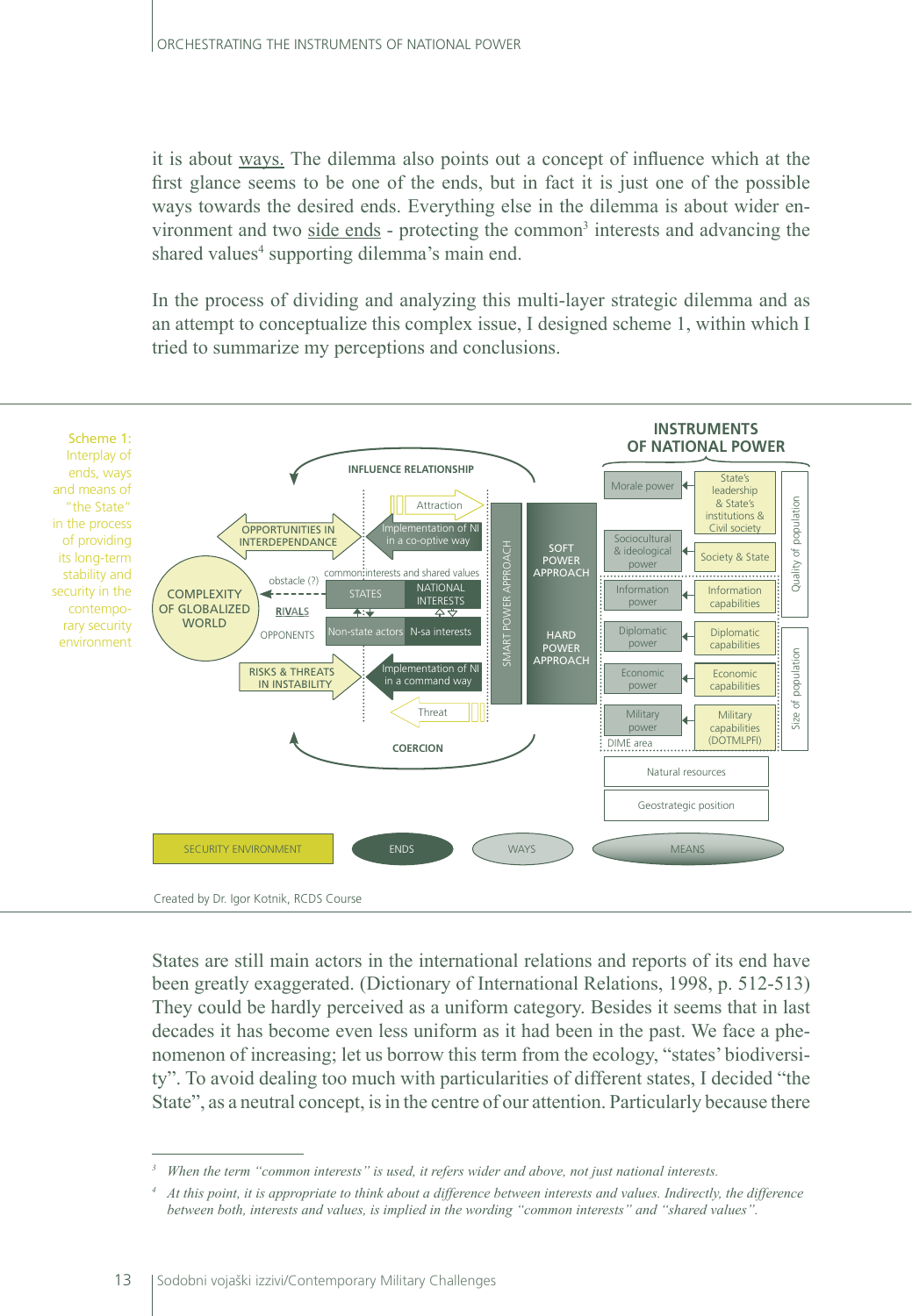is the dilemma if this rich diversity of states, with a rising number of small states, is an advantage or disadvantage or even obstacle for the international community.

## **2 CONTEMPORARY SECURITY ENVIRONMENT**

Contemporary security environment is diverse, complex and dynamic. For some people this is threatening by itself, because they would much more prefer an environment full of similarity, simplicity and predictability. But the approach of seeing and admitting just the threats we are familiar with, those that suit our concepts and plans, or those we can afford to deal with considering our available resources should be avoided. Instead, we must recognize and accept the complexity of contemporary and future security issues and deal with them in a comprehensive manner. Our response, however, should not be limited just to the national or state security or even not just to its defence, but it should be extended to the concept of human security. Nevertheless, thinking this way, one should not forget that the state provides indispensable institutional framework for a society and its members. For this reason, state security will always matter as one of the core elements of a more modern and comprehensive concept of human security. And when talking about this overwhelming security approach, we are not focusing on risks and threats caused by instability in globalized world anymore, but we preserve a broader view and, in addition to (potential) enemies, we recognize, understand and harness opportunities of global interdependence.

Baechler (in Goetschel, 1998, p. 270) refers to Holsti (1988) according to whom global interdependence and role of international institutions<sup>5</sup> may be the reason why there has never in the world history been a parallel to the present situation in which states with such extreme differences in population size, politico-military potential and socio-economic development would coexist in a stable situation of mutual peace and national autonomy. Obviously, it is about global interdependence and international institutions. But the achievement and preservation of coexistence and stability are in fact ongoing processes of establishing the balance of power. So the right reason for a balanced world is hidden deeper and is thus less visible. First, it is about sharing and living some fundamental values of conduct within the societies and international community. And second, it is about the willingness of states to submit their narrow national interest in certain or at least, to some degree, common interests of international community or at least narrower alliances or partnerships. In fact, this is all about the states' (predominantly big and powerful ones) ability of self-reflecting their own vital and non-vital national interests, their empathic perception of interests of other states and, above all, their inner strength of self-containment.<sup>6</sup>

*<sup>5</sup> Institutions can enhance a country's soft power. (Nye, 2004, p. 10)*

*<sup>6</sup> Power is not good or bad per se. It is like calories in a diet: more is not always better. Too much power (in terms of resources) has often proved to be a curse when it leads to over-confidence and inappropriate strategies. (Nye, 2010)*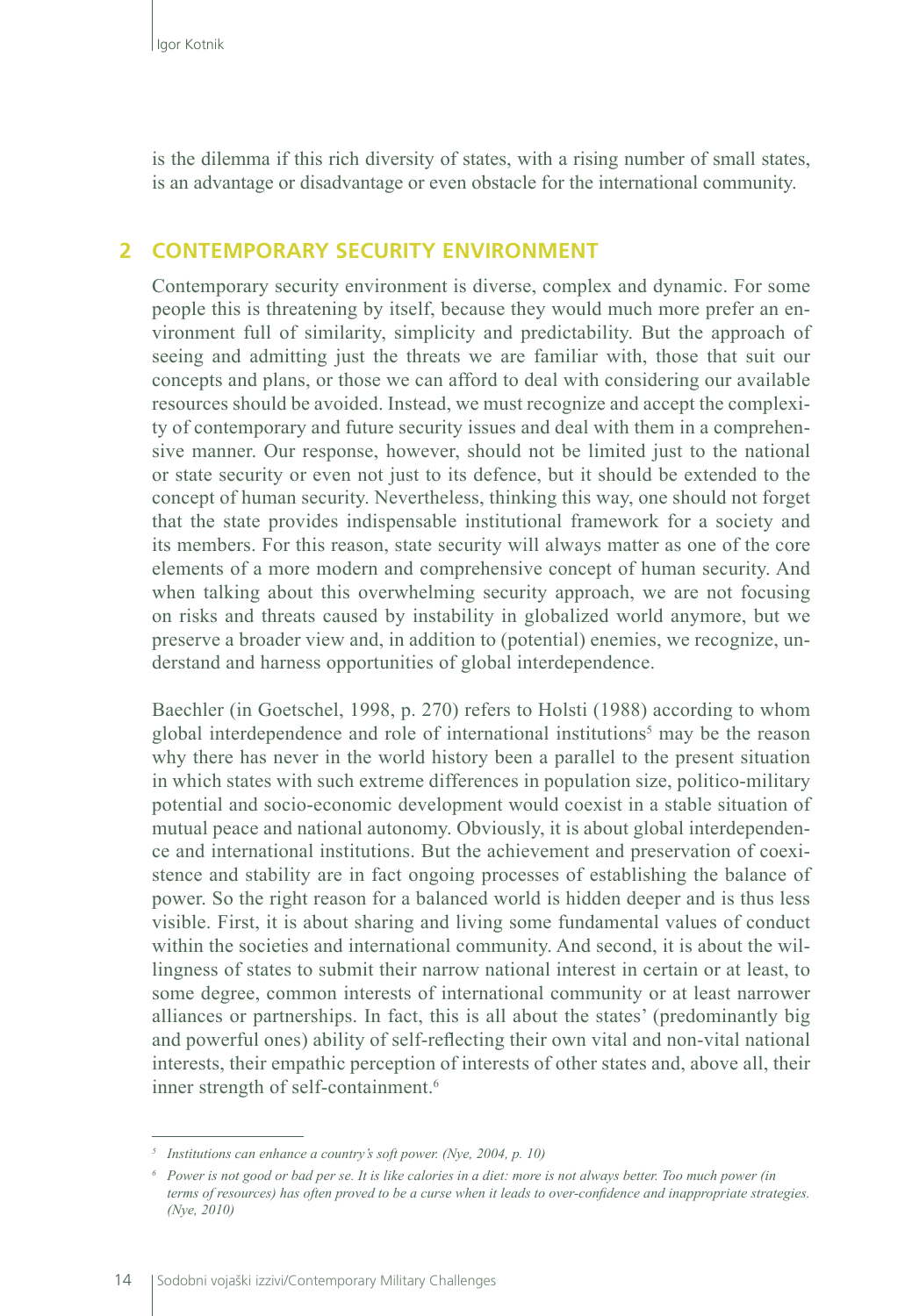In the international community, there is a continuous interplay of different states and actors. Their relationships are of different kind and could be divided, according to congruity of their interests, into relationships between allies, partners, friends, rivals,<sup>7</sup> opponents and enemies. This could be regarded as a continuum of congruity of interests. Each responsible actor tends to have as many allies, partners and friends as possible, and as little opponents and, predominantly, enemies as possible.

The relationships between these actors are very diverse in their contents and intensity, but are always about the implementation of their (national) interests.<sup>8</sup> States try to implement their interests in two very distinctive ways – through influence relationship or coercion relationship, depending on where on the continuum of congruity of interests the other party of relationship lies. In behind of both approaches there are different instruments of national power.

## **3 INSTRUMENTS OF NATIONAL POWER – FROM TRADITIONAL TO COMPREHENSIVE APPROACH**

Common understanding of the instruments of national power is that these are all of the means available to the government in its pursuit of national objectives. The traditional approach towards instruments of national power differentiated just three of them – military, economic and diplomatic power. Recently, the fourth one – information power<sup>9</sup> – has been added, forming the well-known acronym of DIME.10 However, it is still impossible to describe and understand particular state's position in the international community just by considering these four instruments of national power. Jablonsky (2010, p. 126) suggests that national power is composed of various elements, also referred to as instruments or attributes. The author suggests grouping them into two categories based on their applicability and origin - "national" including geography, resources and population and "social" including economic, political, military, psychological and informational instrument. Even though labelling of these two categories is not the best one, some instruments are not named precisely enough and some are missing, I still consider this approach more complete and fair in comparison with the traditional ones.

The approach with just four instruments of national power is particularly incorrect if one would like to get an impression about national power of developing states

*<sup>7</sup> Rivals are an interesting and unpredictable in-between category, which could, predominantly according to our relationship towards them, turn both ways – to become ours friends or opponents.*

*<sup>8</sup> It is important to be constantly aware of this, because it often seems that relationships are about something completely different. But they are certainly not!*

*<sup>9</sup> The ability to share information – and to be believed – becomes an important source of attraction and power. (Nye, 2004, p. 31) Despite this statement, the author does not perceive information as a distinctive type of power but just as a part of soft power.*

*<sup>10</sup> DIME – Diplomatic, Information, Military and Economic.*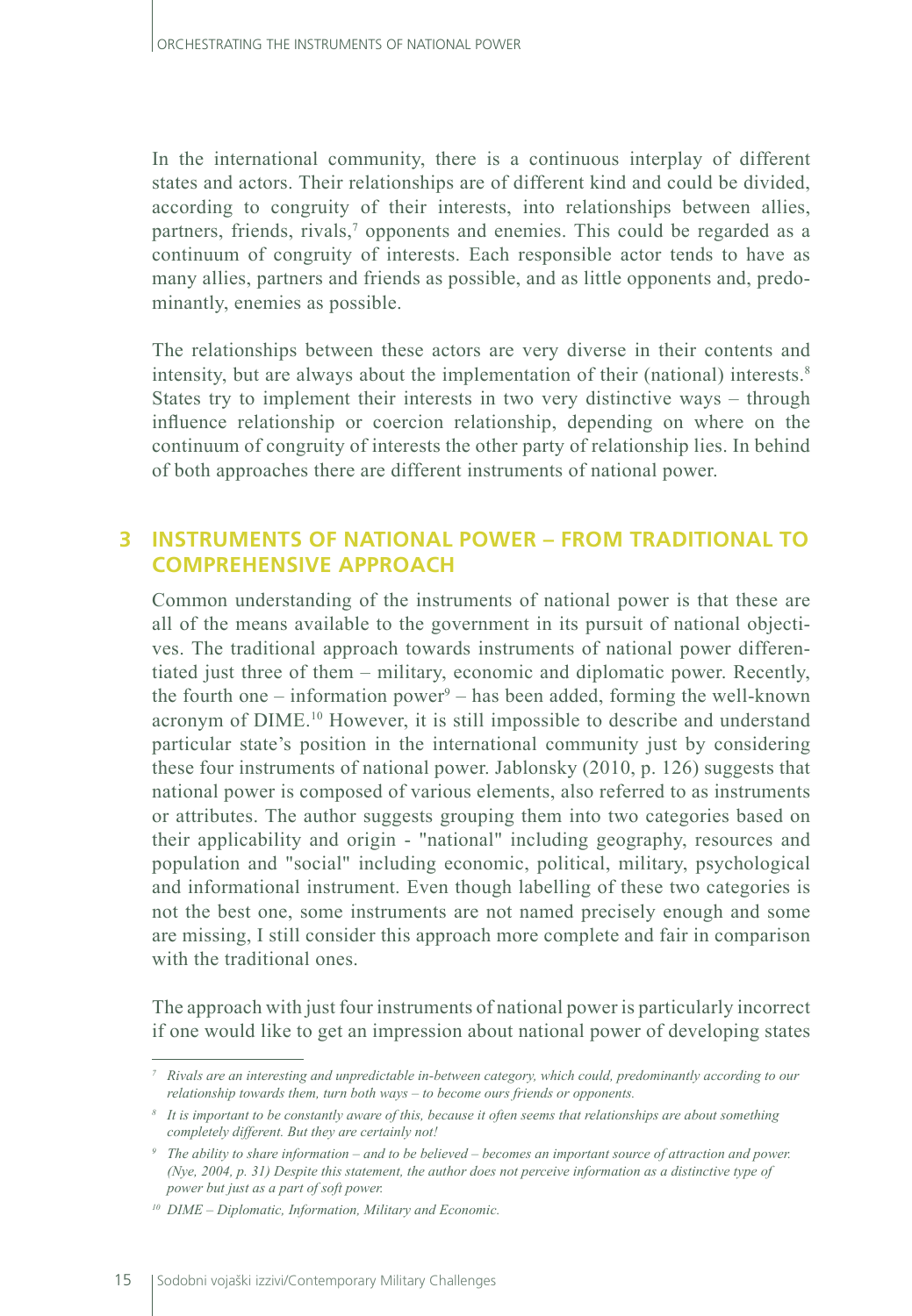and newly emerging powers which are maybe not highly rated regarding these four instruments but have, indeed, some other contemporary important advantages, which have lately made them more visible and more respected. It seems as though this traditional four-element conceptualization of national power could be regarded as a "developed-centric approach" including just the elements which are to the best advantage for developed states (military, economy, diplomacy and information technology) and completely abandoning those which are not so strong any more (geostrategic position<sup>11</sup>) or are even weak (natural resources<sup>12</sup>, size of population).<sup>13</sup> Thus, I suggest to widen our view and to take into consideration all these before mentioned and some other at least for us important instruments of national power – namely quality of population, socio-cultural and ideological instrument<sup>14</sup>, morale<sup>15</sup> - presented all together with their inter-relations more precisely in the scheme 2.

Instruments of national power could be divided into two groups. The objective one joins the instruments which are completely (geostrategic position and natural resources), predominantly (size of population) or partially (quality of population) out of influence of actual authorities of the state. Subjective instruments of national power are, on the other hand, those which actual authorities of the state are capable to shape completely or at least partially (quality of population) according to the state's interests, political ambitions and will.

*<sup>11</sup> Some actors have power or at least a part of it just because of their position on the globe (pirates in Somalia, Turkey, UK, South Africa …)* 

*<sup>12</sup> Natural resources are nowadays, when we cope with their increasing scarcity, per se an instrument of national power. So it is not possible to agree any more with Nye (2004, p. 12) that "coal and steel are not major power resources if a country lacks an industrial base". It is true that, in the past, natural resources were just a potential, if they were not activated. This is in fact the main difference in comparison with the economic power, which represents activated and utilized natural resources. But today, just a possession of natural resources represents an important tool of national power and influence. However, even Nye indirectly (2004, p. 14) admits that natural resources are an important tool of national power claiming that "…some hardpower assets such as armed forces are strictly governmental; others are inherently national, such as oil and mineral reserves,…".*

*<sup>13</sup> Some actors have power or at least a part of it just because of being in possession of important natural resources (Gulf states or Nigeria because of oil), size of population (China, India …), moral power of their leadership (Saudi Arabia with two Muslim holly cities) or that of their population (Afghanistan with their people with incredible will to persist and resist).*

*<sup>14</sup> If a country's culture and ideology are attractive, others more willingly follow. (Nye, 2004, p. 10) We perceive socio-cultural and ideological power as outwards oriented power of the society, produced within the society but also reflecting from the society to its environment. Similar by origin but completely different by effect is the moral power, which is also produced within the society but is predominantly oriented inwards to strengthen the society against outer influences and pressures. In its extreme emanation it also reflects to the environment of the society as a special source of deterrence.* 

*<sup>15</sup> Socio-cultural and ideological power and morale power are of central importance while influencing all other four subjective instruments of national power. In its developed, upgraded form it is not just about nation's ability to persists in a determined direction and resist any kind of pressures, but at the same time also about nation's ability to preserve openness for the feedbacks from the environment and flexibility in searching for most effective reactions.*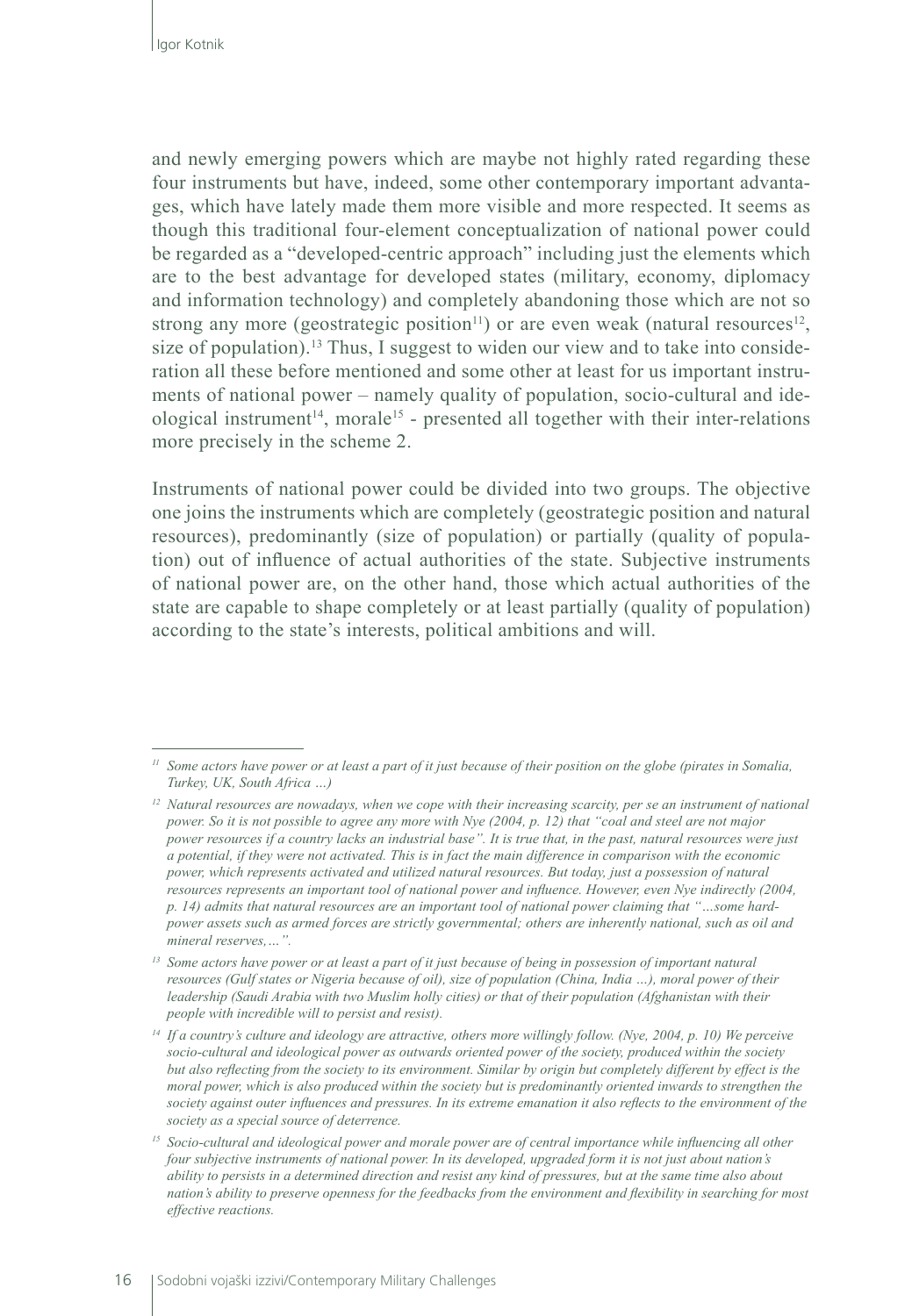

National power is not just about size or scope of the instruments of national power, but also about their quality, usefulness of each of them and quality of their combination in realisation of the envisioned ends. These ten<sup>16</sup> instruments of national power contribute to the comprehensive national power, each of them separately and at the same time through their mutual dual interplays (marked with thin black and red arrows) providing particular synergies, which at the end all together provide general synergy of instruments of national power.

I would like to point out that all instruments of national power are relevant, although in different degrees in different contexts, predominantly depending on the features of key actors and their desired outcomes. At this point, it is right to emphasize that the instruments of national power are not an end in themselves. They are the tools of state politics and used to directly or indirectly control and manipulate our environment and provide

*<sup>16</sup> In this scheme, I integrated socio-cultural, ideological and morale instrument in a single, comprehensive instrument, combining state's leadership, its institutions and civil society, not to make the presentation overcomplicated.*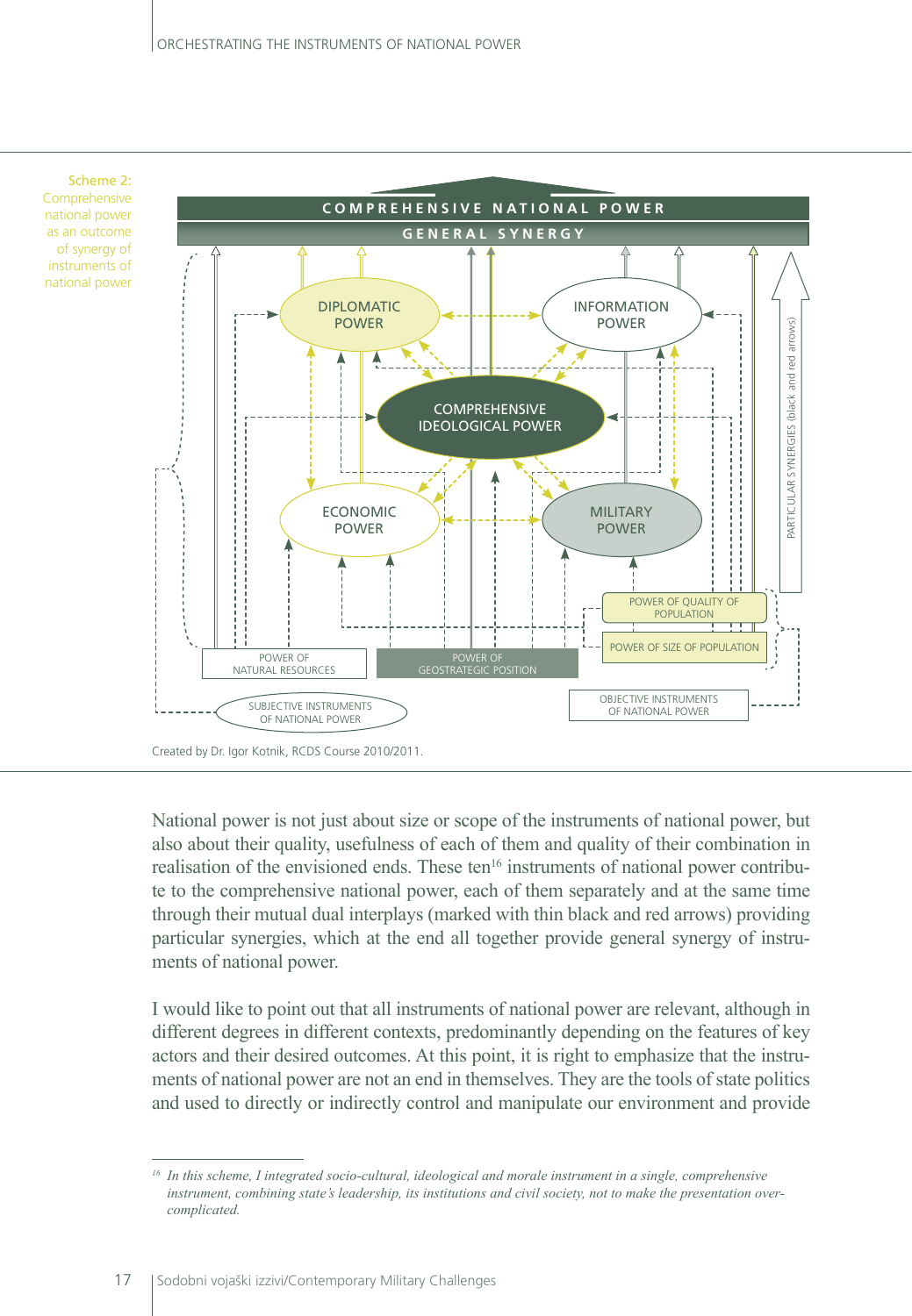basic goods for the state, society and its citizens  $- (1)$  long-term stability and security, (2) democracy and liberties and (3) economic prosperity and welfare.

#### **4 DIFFERENTIATION BETWEEN HARD AND SOFT POWER**

Another conceptualisation of national power has been proposed by Nye (2004) as a differentiation between hard and soft power. According to our understanding, it represents *the bridge* between the means of national power and the ways in which they are used. When his two schemes of the power itself and three types of power (Nye, 2004, p. 8, 31) are combined, one can see that the author in fact follows the traditional concept of three instruments (means) of national power. On the one side, he regards the military and the economy as hard power $17$  and, on the other side, diplomacy backed by socio-cultural and ideological elements as soft power. So at first, it seems he is just offering a well-known product in a nicer package. But in fact, it is more than that, because at the same time he is introducing the idea of how to sell. In fact, he commences with two different *ways* of "selling" - hard and soft - and at the end adds the third, the smart one, as an unlimited number of possible combinations of the initial two ways.

According to Nye (2004, p. 15, x, 1, 5), soft power is the ability to get the outcomes we want without having to force people to change their behaviour through threats and coercion (stick in the form of military power) or payment (carrot in the form of economic power). Instead of sticks and carrots, which represent hard power, it is better to rely on attraction and seduction based on country's culture, political ideals and policies.18 Soft power in facts rests on the ability to shape the preferences of others.19 At this point, I would like to warn not to mix or exchange the terms of power and force, because they are not synonyms at all.

Nye (2004, p. 7) believes that hard and soft powers are related, because they are both the aspects of the ability to achieve one's purpose by affecting the behaviour of others. The distinction between them is one of *degree*, both in the nature of the behaviour and in the tangibility of the resources. In this respect, he differentiates between command power – the ability to change what others do – and co-optive power – the ability to shape what others want. Here it is quite obvious that hard and soft powers are no longer just synonyms for hard and soft means of national power, but rather two distinctive ways in which different means of national power can be utilized.

*<sup>17</sup> This conclusion can also be derived from Nye's (2004, p. 14) statement that "…some hard-power assets such as armed forces are strictly governmental; others are inherently national, such as oil and mineral reserves,…".*

*<sup>18</sup> In pursue of their national interests European small states have to relay predominantly on soft power. But in doing so, they have to be patient. As Harvey (2010, p. 8) wisely stated "sustaining and strengthening a country's soft power is a cumulative process, with long-term benefits appearing gradually."*

*<sup>19</sup> But at the same time Nye (2004, p. 6) himself warns us that "soft power is not merely the same as influence. … It is also ability to attract … in behavioural terms soft power is attractive power."*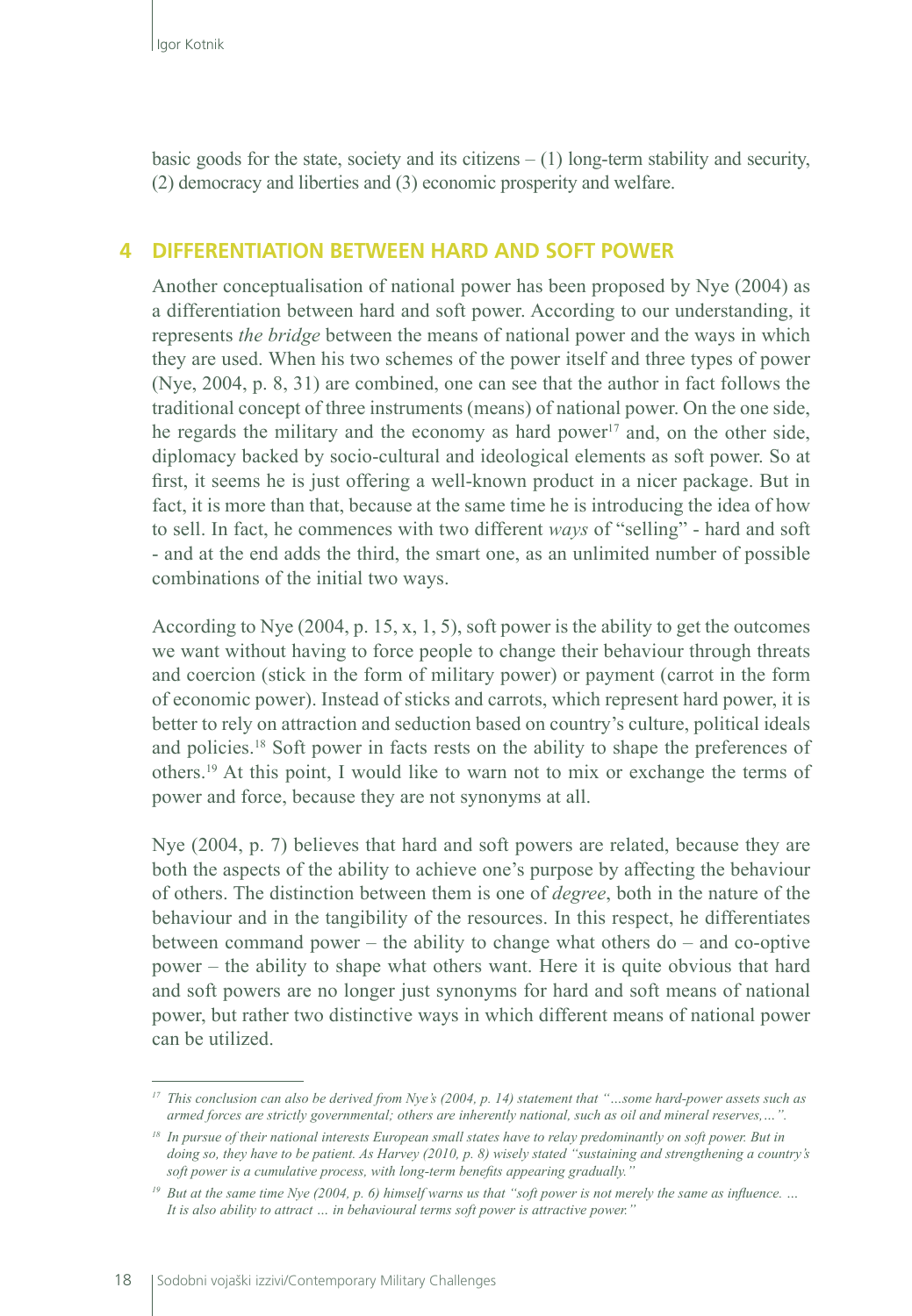## **5 FLEXIBLE UNDERSTANDING OF THE INSTRUMENTS OF NATIONAL POWER**

At this point, I suggest accepting the view that all ten instruments of national power  $((1)$  morale,  $(2)$  socio-cultural and ideological,  $(3)$  information,  $(4)$  diplomatic,  $(5)$ economic and (6) military power, (7) natural resources, (8) geostrategic position, (9) size and (10) quality of population) are suitable to be projected in an influential (soft) or coercive (hard) way and also in a smart way, as a unique mixture of the first two. Which way to choose in establishing influence relationship, coercion relationship<sup>20</sup> or smart relationship, depends on the particular context<sup>21</sup> and desired ends.<sup>22</sup> Even Nye (2004, p. 26) admits this between the lines when he states that "hard power can sometimes have an attractive or soft side". So instruments of "hard" power can also be used in a soft way and vice versa, instruments of "soft" power also in a hard way. It is thus possible to establish an influence relationship and attraction through military power, if our military is so well organized, trained and equipped that, to others, it represents a kind of a "role model" to be followed or is used as a "common good" such as a tool for humanitarian assistance. Similarly, it is possible to establish coercion relationship and threat by moral power, if it is highly aggressive and used for nurturing fear and backing hate speech like in North Korea.

Nye (2004, p. 3) argues that practical politicians and ordinary people (sic!) often turn to a simple definition of power as the possession of capabilities or resources that can influence the outcomes. I disagree with this characterisation of ordinary and simple. It is just a broader and more concrete understanding of power. The same author also thinks, when defining power as a synonym of the resources it produces, there is a paradox that those best endowed with power do not always get the outcomes they want. But it is always the case that the mere possession of something does not necessarily grant success. Some states can have huge and very professional military, but are still not producing the desired outcomes. It is not a paradox per se, but very similar to the difference between potential (static) and kinetic (dynamic) energy in the physics. So it would be wrong to claim that potential energy does not exist and

*<sup>20</sup> On the contrary, some authors (Dictionary of international relations, 1998, p. 447) suggest to distinct between influence relationship and power relationship. In my opinion, this approach is not the right one, because it suggests that influence requires something else than power. In fact, power lies in the very basement of any relationship, because we always back our interference in social dynamics with some kind of power. What makes difference is (1) type of power used, (2) quantity and intensity of power and (3) the way of use of particular sort of power. This is in fact implied in the statement that "influence is then, in one sense, a non-coercive form of power" (Dictionary of international relations, 1998, p. 447, 249). Influence relationships, in this noncoercive sense, are likely to be particularly prevalent among allies, coalition partners and actors with "special relationships", like UK and USA (Dictionary of international relations, 1998, p. 249, 506-508). Thus it is not possible to differentiate sharply and precisely between hard and soft instruments of power, despite some are by nature more "hard" (geostrategic position, natural resources, size of population, military, economic) and other more "soft" (quality of population, diplomatic, information, socio-cultural and ideological, morale).*

*<sup>21</sup> The effectiveness of any power resource always depends on the context in which the relationship exists. (Nye, 2004, p. 2, 12)* 

*<sup>22</sup> I believe we can for example use geostrategic position in a soft way by allowing others to pass and use it or to cooperate in exploitation of our territory in an extent which exceeds normal obligations according to international law. But geostrategic position can be used in a hard way by limiting or denying someone's access and holding a position just for us, imposing some conditions of passing by blackmailing, or even by letting others to use it for direct or indirect pressure on third party.*